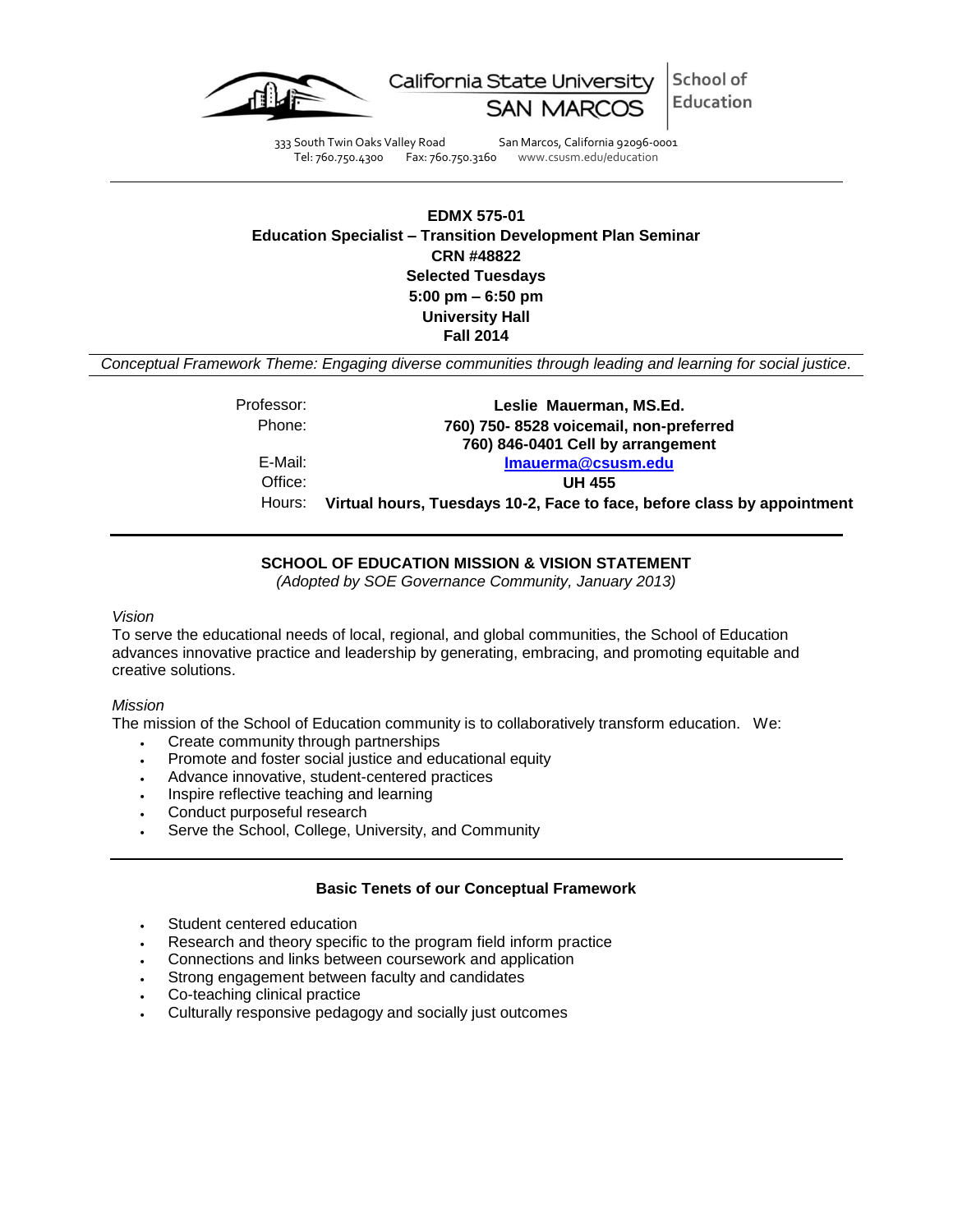## **COURSE DESCRIPTION**

Candidates develop an Individualized/Induction Transition Development Plan that summarizes strengths and areas for continued professional growth based upon the Education Specialist Teacher Performance Expectations and field experiences. *Graded Credit/No Credit.*

### **Course Prerequisites**

Candidates will demonstrate proof of successful completion of all four TPA Assessments. Completion of or recorded waivers for all coursework required prior to enrollment in EDMX 572 or EDMX 672 is required. *Co requisite: Enrollment in EDMX 572 or EDMX 672*

## **Course Objectives**

This course takes place in both virtual and face-to-face environments in which attendance is required. Face-to-face sessions guide candidates to learn about their strengths and needs for developing growth goals related to future continuing professional development through the following experiences and activities.

- 1) Development of an Individualized/Induction Development Transition Plan (IDTP) describing a candidate's strengths and professional growth goals, including specific emphasis for future professional development, study, and/or experiences.
- 2) Completion of the Cal State San Marcos Preliminary Education Specialist Teaching Performance Expectations (ES TPEs) Clinical Practice Assessment with descriptions of artifacts of knowledge and skills demonstrated; and
- 3) Completion of the requisite (minimum of five) Special Education Field Experience Logs documenting field experience in a broad range of service delivery options required of the California Commission on Teacher Credentialing (CCTC);

## **Unique Course Requirements**

Candidates are required to conduct pre-arranged, university approved site observations in specific special education settings as assigned through this course, through EDMX 631, EDMX 627 and EDMX 511.

## **Required Texts**

No additional textbooks are required for this course.

## **TaskStream Enrollment and Postings – Instructions**

The School of Education uses TaskStream to manage candidates' TPE, clinical practice, signature assignment, and disposition assessments. Candidates must be enrolled in TaskStream throughout the Mild/Moderate and Moderate/Severe Education Specialist program(s). Enrollment fees are paid by going to [www.taskstream.com](https://bl2prd0510.outlook.com/owa/redir.aspx?C=BCCRQqSYiUGfF8D5o1hWda_4K252ddAIWfHJ-9hEDukuBafQrA7uFT9QzjT3BGXTnuKNALZtCyo.&URL=http%3a%2f%2fwww.taskstrem.com%2f) and registering for at least one year. Concurrent candidates and candidates completing both the Mild/Moderate and Moderate/Severe credentials should enroll for at least two years. After enrolling, access the Education Specialist program - *Prelim Mild/Mod & Mod/Sev Ed Spec Credential 2013* - by going to your home page, finding the Self-Enrollment area and clicking the *Enter Code* button. Then enter *edspecialist* **as the program code**. If this is the correct program, click the *Enroll* button. The Education Specialist program now will show up on your TaskStream home page when you log in. Be sure to note your own exact enrollment name and password.

## **Authorization to Teach English Learners**

This credential program has been specifically designed to prepare teachers for the diversity of languages often encountered in California public school classrooms. The authorization to teach English learners is met through the infusion of content and experiences within the credential program, as well as additional coursework. Students successfully completing this program receive a credential with authorization to teach English learners.

*(Approved by CCTC in SB 2042 Program Standards, August 02)*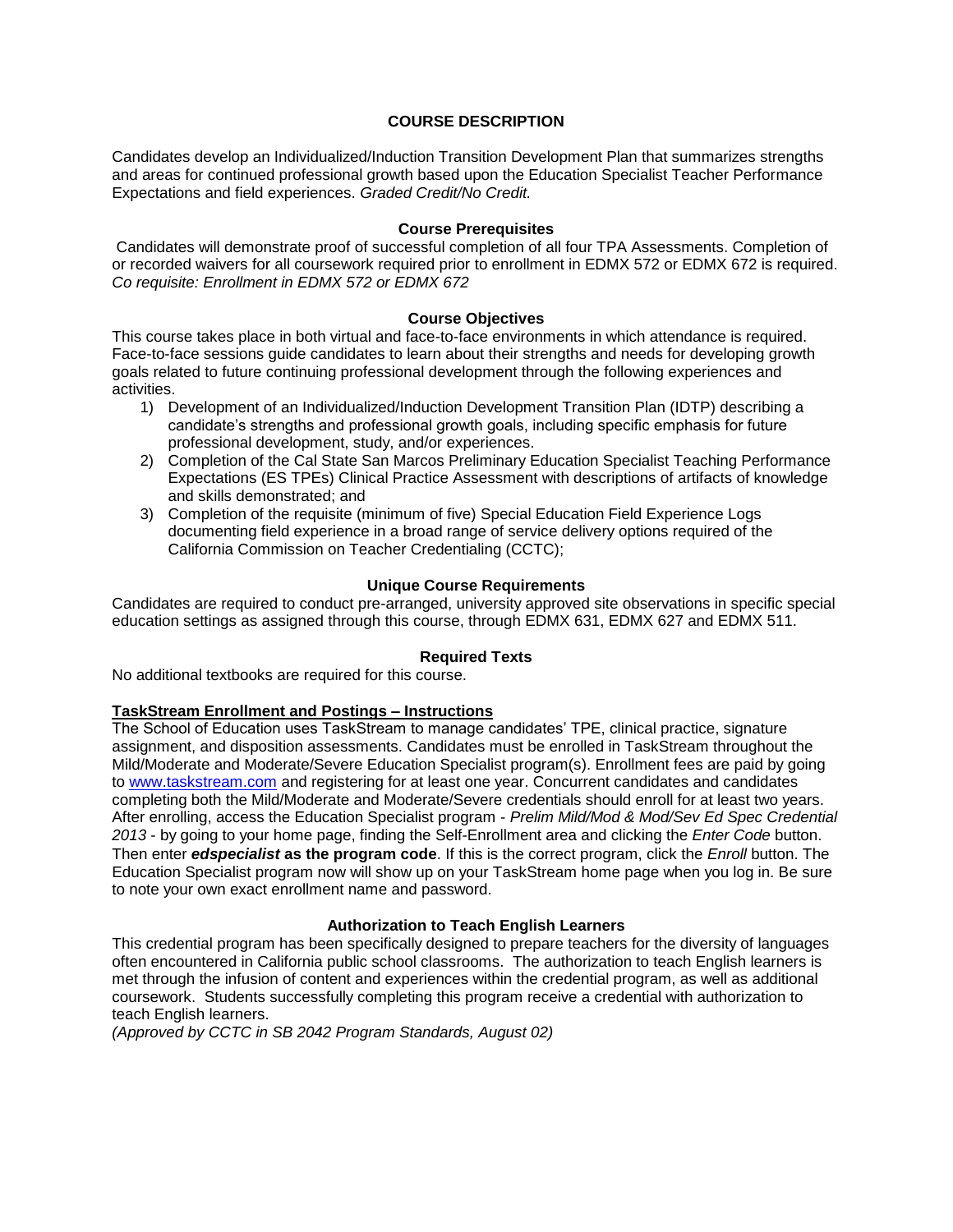## **STUDENT LEARNING OUTCOMES**

### **Teacher Performance Expectation (TPE) Competencies**

The course objectives, assignments, and assessments have been aligned with the CTC standards for Preliminary Educational Specialist Mild/Moderate Credential. This course is designed to help teachers seeking a California teaching credential to develop the skills, knowledge, and attitudes necessary to assist schools and district in implementing effective programs for all students. The successful candidate will be able to merge theory and practice in order to realize a comprehensive and extensive educational program for all students.

Prior to recommending each candidate for the Preliminary Mild/Moderate Education Specialist Teaching Credential, each candidate must demonstrate satisfactory performance on the Preliminary Education Specialist Teaching Performance Expectations (ES TPEs) and develop a written Individualized Development Plan (IDP) that describes a candidate's strengths and professional growth needs, including specific emphasis for future professional development, study, and/or experience.

## **California Teacher Performance Assessment (CalTPA)**

Candidates enrolled in EDMX 575 shall have successfully passed all four Teacher Performance Assessments.

## **Assessment of Professional Dispositions**

Assessing a candidate's dispositions within a professional preparation program recognizes that teaching and working with learners of all ages requires not only specific content knowledge and pedagogical skills, but positive attitudes about multiple dimensions of the profession. The School of Education has identified six dispositions – social justice and equity, collaboration, critical thinking, professional ethics, reflective teaching and learning, and life-long learning - and developed an assessment rubric.

For each disposition in the ES Program, there are four levels of performance - *unacceptable*, *approaches target, meets target*, and *meets advanced target*. The rubric for the levels of performance offers measurable behaviors and examples for each disposition. The assessment of dispositions includes a selfassessment by the candidate and is designed to provide candidates with ongoing feedback for their growth in professional disposition. Based upon assessment feedback, candidates compose a reflection that becomes part of the candidate's Teaching Performance Expectation portfolio. Candidates are expected to meet the level of *meets target* during the program. Please find the Education Specialist Profession Dispositions at [http://www.csusm.edu/education/ClinicalPractice/HandbookSPED.html](https://bl2prd0510.outlook.com/owa/redir.aspx?C=BCCRQqSYiUGfF8D5o1hWda_4K252ddAIWfHJ-9hEDukuBafQrA7uFT9QzjT3BGXTnuKNALZtCyo.&URL=http%3a%2f%2fwww.csusm.edu%2feducation%2fClinicalPractice%2fHandbookSPED.html)

#### **School of Education Attendance Policy**

Due to the dynamic and interactive nature of courses in the School of Education, all students are expected to attend all classes and participate actively. At a minimum, students must attend more than 80% of class time, or s/he may not receive a passing grade for the course at the discretion of the instructor. Individual instructors may adopt more stringent attendance requirements. Should the student have extenuating circumstances, s/he should contact the instructor as soon as possible. *(Adopted by the COE Governance Community, December, 1997).*

**EDMX 575** convenes 6 times per term; an 80% attendance rate requires attendance at five (5) class sessions in order to pass this course.

#### **Students with Disabilities Requiring Reasonable Accommodations**

Students with disabilities who require reasonable accommodations must be approved for services by providing appropriate and recent documentation to the Office of Disable Student Services (DSS). This office is located in Craven Hall 4300, and can be contacted by phone at (760) 750-4905, or TTY (760) 750-4909. Students authorized by DSS to receive reasonable accommodations should meet with their instructor during office hours or, in order to ensure confidentiality, in a more private setting.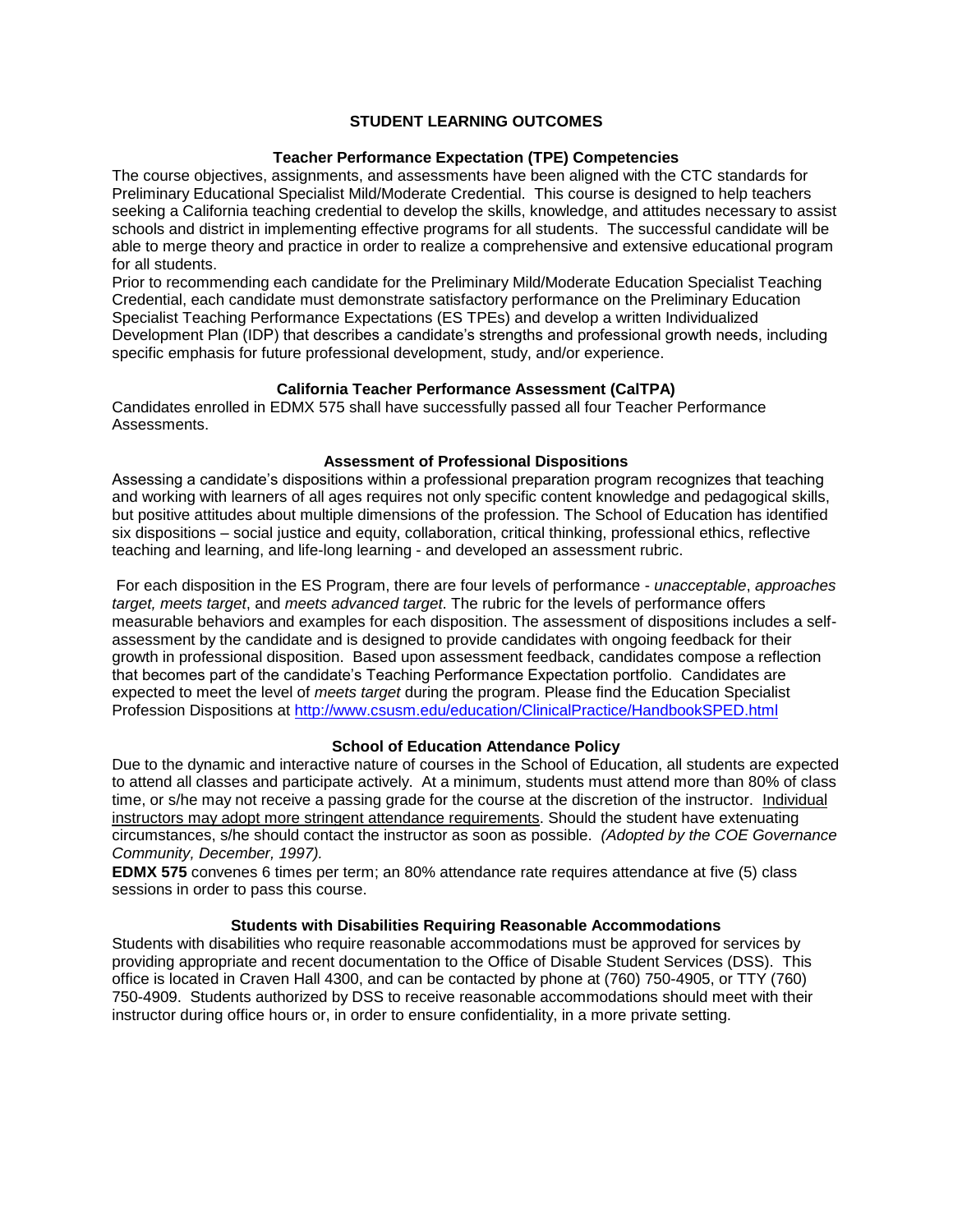## **COURSE REQUIREMENTS**

Though this course, candidates are informed of the ES TPEs and other expectations for their performance in clinical practice inclusive of the summative assessment of their performance in EDMX 572 (or EDMX 672 for interns) and other special education field experiences document in the Special Education Field Experience Log. Candidates are guided to reflect upon their developing knowledge and skill with regard to Education Specialist program standards and their application of the ES TPEs through the completion with cooperating teacher and University Supervisor of the Cal State San Marcos Preliminary Education Specialist Teaching Performance Expectations (ES TPEs) Clinical Practice Assessment. Using the *Preliminary Mild/Moderate Education Specialist Induction Transition Development Plan* form, each candidate identifies strengths, growth areas, and future options for post-credential professional development experiences and learning opportunities. The plan is signed by the candidate, university supervisor, and clinical practice cooperating teacher and delivered to the program coordinator along with the ES TPE Checklist and the letter of recommendation for the awarding of the credential, also signed by the candidate, university supervisor, and cooperating teacher.

## **Grading Standards**

## Credit/No Credit

To receive credit for the course, candidates must attend 5 of 6 face-to-face sessions and successfully complete AND submit written documents as well as meet the following requirements:

- Engagement in reflective discussions linking content mastery experiences with classroom teaching experiences;
- Completion of the Cal State San Marcos Preliminary Education Specialist Teaching Performance Expectations (ES TPEs) Clinical Practice Assessment with artifacts of knowledge and skills demonstrated;
- Completion of the Special Education Field Experience Log documenting field experience in a broad range of service delivery options.
- Development of the Individual/Induction Transition Development Plan (ITDP) which describes a candidate's strengths and professional growth needs, including specific emphasis for future professional development, study, and/or experiences.

| <b>Assignment</b>                                             | <b>Points</b> |
|---------------------------------------------------------------|---------------|
| Data & Photo in CC (GTKY-Getting to Know You)                 | 5             |
| <b>Employment Portfolio</b>                                   | 10            |
| 5 Breadth of Experience Reflections & Visitation Logs         | 25            |
| (To equal 30 hours of SpEd exposure in varied settings)       |               |
| Strength & Need Professional Development Assessment           | 10            |
| Individual Transition Development Plan (ITDP)                 | 20            |
| Professional Dispositions Summative Assessment (TS)           | 6             |
| Attendance, Participation & Collaboration (4 pts per session) | 24            |
|                                                               |               |

# **All University Writing Requirement**

The EDMX 575 course ensures that the university's minimum 2,500-word per course writing requirement is met by candidates through the completion of:

- 1) The Preliminary Education Specialist Teaching Performance Expectations Portfolio,
- 2) The Special Education Field Experience Log documenting field experience, and
- 3) The Individualized Transition Development Plan.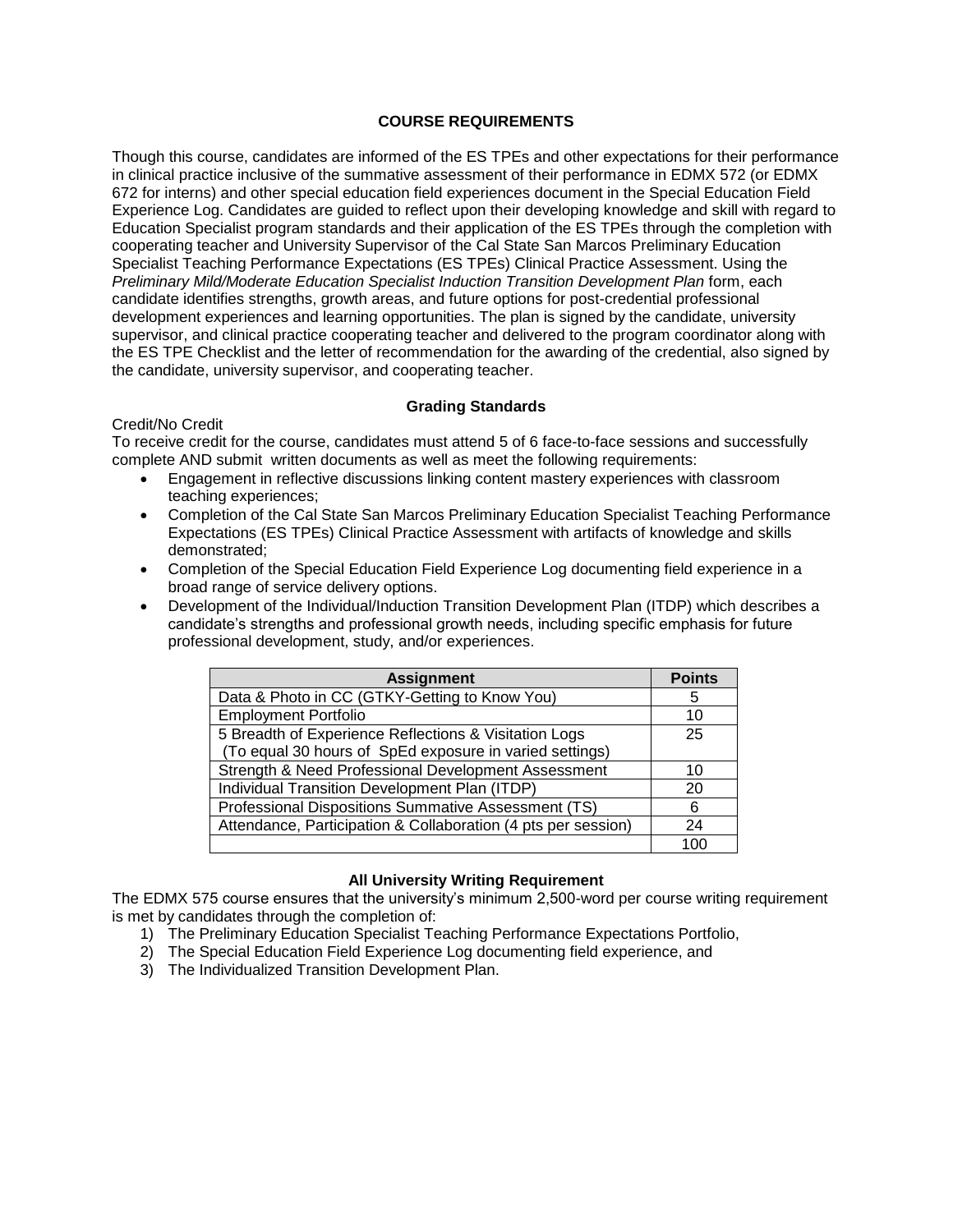## **CSUSM Academic Honesty Policy**

"Students will be expected to adhere to standards of academic honesty and integrity, as outlined in the Student Academic Honesty Policy. All written work and oral presentation assignments must be original work. All ideas/materials that are borrowed from other sources must have appropriate references to the original sources. Any quoted material should give credit to the source and be punctuated with quotation marks.

Students are responsible for honest completion of their work including examinations. There will be no tolerance for infractions. If you believe there has been an infraction by someone in the class, please bring it to the instructor's attention. The instructor reserves the right to discipline any student for academic dishonesty in accordance with the general rules and regulations of the university. Disciplinary action may include the lowering of grades and/or the assignment of a failing grade for an exam, assignment, or the class as a whole."

Incidents of Academic Dishonesty will be reported to the Dean of Students. Sanctions at the University level may include suspension or expulsion from the University.

### **Plagiarism**

As an educator, it is expected that each student will do his/her own work, and contribute equally to group projects and processes. Plagiarism or cheating is unacceptable under any circumstances. If you are in doubt about whether your work is paraphrased or plagiarized see the Plagiarism Prevention for Students website [http://library.csusm.edu/plagiarism/index.html.](http://library.csusm.edu/plagiarism/index.html) If there are questions about academic honesty, please consult the University catalog.

### **Use of Technology**

Students are expected to demonstrate competency in the use of various forms of technology (i.e. word processing, electronic mail, Moodle, use of the Internet, and/or multimedia presentations). Specific requirements for course assignments with regard to technology are at the discretion of the instructor. Keep a digital copy of all assignments for use in your teaching portfolio. All assignments will be submitted online, and some will be submitted in hard copy as well. Details will be given in class.

#### **Electronic Communication Protocol**

Electronic correspondence is a part of your professional interactions. If you need to contact the instructor, e-mail is often the easiest way to do so. It is my intention to respond to all received e-mails in a timely manner. Please be reminded that e-mail and on-line discussions are a very specific form of communication, with their own nuances and etiquette. For instance, electronic messages sent in all upper case (or lower case) letters, major typos, or slang, often communicate more than the sender originally intended. With that said, please be mindful of all e-mail and on-line discussion messages you send to your colleagues, to faculty members in the School of Education, or to persons within the greater educational community. All electronic messages should be crafted with professionalism and care. Things to consider:

- Would I say in person what this electronic message specifically says?
- How could this message be misconstrued?
- Does this message represent my highest self?
- Am I sending this electronic message to avoid a face-to-face conversation?

In addition, if there is ever a concern with an electronic message sent to you, please talk with the author in person in order to correct any confusion.

See class meeting schedule, assignments below.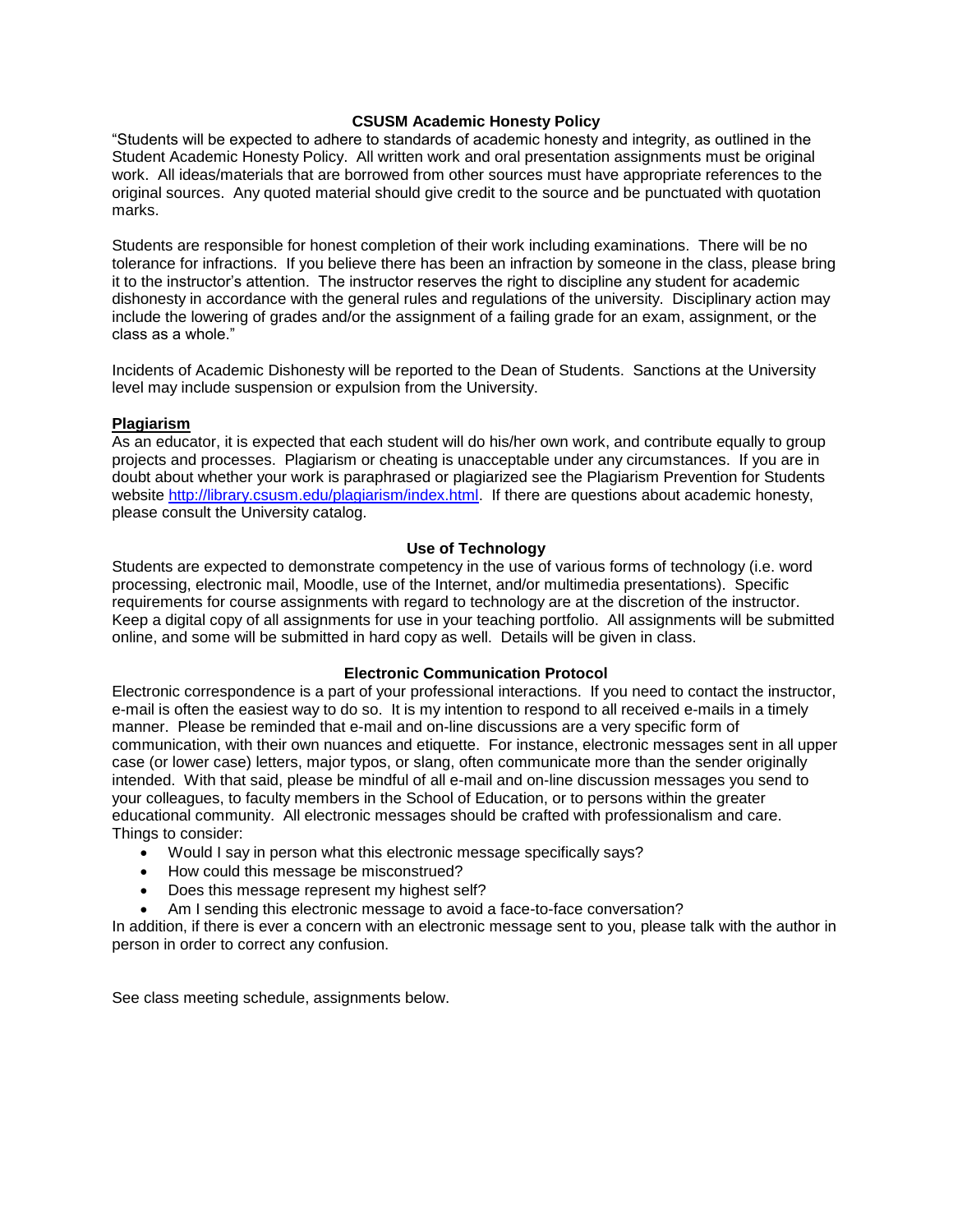# **EDMX 575 Seminar Schedule/Course Outline Leslie Mauerman Fall 2014 – UH 441 – 5:00-7:30 pm**

| <b>WK</b>                                                                                                                            | <b>DATES</b>                             | <b>CLASS ACTIVITY/TOPIC DESCRIPTION</b>                                                                                                                                                                                                                                                                               | <b>READ/DO</b>                                        | <b>DUE</b>                     |
|--------------------------------------------------------------------------------------------------------------------------------------|------------------------------------------|-----------------------------------------------------------------------------------------------------------------------------------------------------------------------------------------------------------------------------------------------------------------------------------------------------------------------|-------------------------------------------------------|--------------------------------|
| Read through ENTIRE course online. Note resources, media, readings, and<br>download assessment documents. Set up Class file - begin! |                                          |                                                                                                                                                                                                                                                                                                                       | Professio<br>nal<br>Dispositio<br>ns                  | Submit<br>Prof<br>Disp,        |
| 1                                                                                                                                    | T 8/26/14<br>F <sub>2</sub> F<br>Seminar | Orientation: Review of Syllabus, Assignments & Cougar<br>Courses<br>Observation Options/Do you need to make arrangements?                                                                                                                                                                                             | Syllabus<br><b>PRINT</b><br><b>IDTP</b> for<br>US, CT | GTKY,<br>Profile<br>photo      |
| $\overline{\mathcal{L}}$<br>3                                                                                                        | Online<br>9/2<br>9/9                     | Online Course Module 3: Complete personal information<br>on ITDP; Pre-clinical Self-Assess on ES TPEs;<br>Conduct Field Experience Visitation Reflection per<br>assignment<br>Work ahead on Strengths/Need Inventory when available<br>online<br>Give ITDP to CT and University Supervisor; discuss, seek<br>feedback | Visitation<br>Log #1                                  | Submit                         |
| $\overline{4}$                                                                                                                       | T9/16                                    | <b>Strength/Growth Needs informal assessment</b><br>introduction<br>Professional Growth Web Quest--brainstorm for post<br>credential options; complete strength/Need inventory                                                                                                                                        | Complete<br><b>S&amp;N</b><br>online                  | Submit<br>in<br>Portal,<br>CC  |
| 5<br>6                                                                                                                               | Online<br>9/23<br>9/30                   | Online Course Module 5: Complete as many<br>Logs/Reflections as possible.                                                                                                                                                                                                                                             |                                                       | Submit<br>in<br>Portal,<br>CC  |
| $\overline{7}$                                                                                                                       | T.<br>10/07/14                           | <b>Review &amp; Support Session: Clinical Practice protocols</b><br>Employment Portfolio assignment review<br>Student Services credential review and check in by you to<br>them                                                                                                                                       | All CP<br>forms                                       |                                |
| 8<br>9                                                                                                                               | Online<br>10/14<br>10/21                 | Online Course Module 5: Complete as many<br>Logs/Reflections as possible.<br>Complete initial strengths and growth needs on ITDP<br>ITDP to CT and University Supervisor; discuss, seek<br>feedback<br>Compile and complete Professional Employment Portfolio                                                         | Visitation<br>Log #2                                  | Submit<br>in.<br>Portal,<br>CC |
| 10                                                                                                                                   | T 10/28/14<br>F2F Seminar                | <b>Professional Employment Portfolio</b><br>Workshop and Individual check off for completion<br><b>Possible visit from Education Student Services</b>                                                                                                                                                                 | Portfolio<br>due in<br>hard copy                      | <b>Bring</b><br>Portfolio      |
| 11<br>12                                                                                                                             | Online<br>11/04<br>11/11                 | Online Module 7: Complete field experiences work on ES<br>TPEs in clinical practice, collect and record evidences; work<br>with your US and CT to complete TPEs and IDTP                                                                                                                                              | Visitation<br>Log #3                                  | Submit<br>in<br>Portal,<br>CC  |
| 13                                                                                                                                   | T 11/18/14<br>F <sub>2</sub> F Seminar   | <b>Professional Dispositions &amp; ITDP Workshop</b><br>Student Services re: application/finishing for credential-<br>how to apply for the ES Mild/Moderate credential and new<br>CCTC updates; look for your final eval                                                                                              | Self<br>assess<br>Visitation<br>$Log$ #4              | Submit                         |